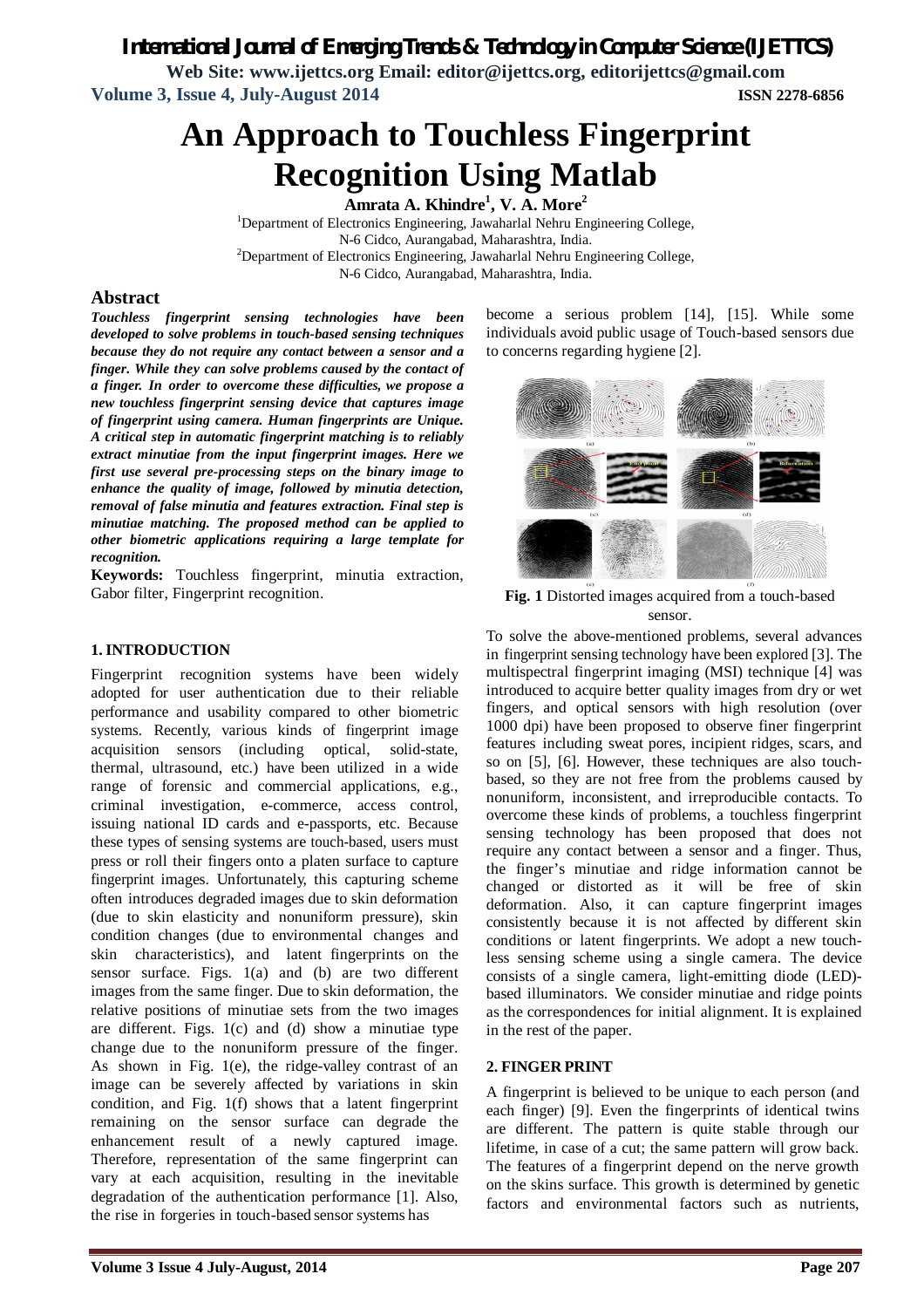oxygen levels and blood flow which are unique for every individual. Impression of fingerprints may be left behind on a surface by the natural secretions of sweat from the eccrine glands that are present in friction ridge skin, or they may be made by ink or other substances transferred from the peaks of friction ridges on the skin to a relatively smooth surface such as a fingerprint card. Fingerprints are one of the most full grown biometric technologies and are used as proofs of evidence in courts of law all over the world [10]. Fingerprints are, therefore, used in forensic divisions worldwide for criminal investigation. The performance of matching technique relies partly on the quality of the input fingerprints. In practice, due to skin conditions, sensor noise, incorrect finger pressure and bad quality workers, a significant percentage of fingerprint images are of poor quality. Hence we have used touchless fingerprint recognition approach.

#### **2.1 FINGERPRINT IDENTIFICATION**

Fingerprint identification, known as dactyloscopy or hand print identification, is the process of comparing two instances of friction ridge skin impressions (see Minutiae), from human fingers, the palm of the hand or even toes, to determine whether these impressions could have come from the same individual [9]. The flexibility of friction ridge skin means that no two finger or palm prints are ever exactly alike in every detail; even two impressions recorded immediately after each other from the same hand. Fingerprint identification, also referred to as individualization, involves an expert, or an expert computer system operating under threshold scoring rules, determining whether two friction ridge impressions are likely to have originated from the same finger or palm.

#### **2.2 FINGERPRINT MINUTIA**

The major Minutia features of fingerprint ridges are: ridge ending (termination), bifurcation, and short ridge (or dot) as shown in Fig. 2 and Fig. 3. The ridge ending is the point at which a ridge terminates. Bifurcations are points at which a single ridge splits into two ridges. Short ridges (or dot) are ridges which are significantly shorter than the average ridge length on the fingerprint. Minutia and patterns are very important in the analysis of fingerprints. Some typical examples of these fingerprint minutiae are shown in Fig. 4.







**Fig. 4** some of the common minutiae types

#### **2.3 FINGERPRINT RECOGNITION**

The fingerprint recognition problem can be grouped into three sub-domains: fingerprint enrollment, verification and fingerprint identification. In addition, different from the manual approach for fingerprint recognition by experts, the fingerprint recognition here is referred as AFRS (Automatic Fingerprint Recognition System), which is program-based. Verification is typically used for positive recognition, where the aim is to prevent multiple people from using the same identity. Fingerprint verification is to verify the authenticity of one person by his fingerprint. There is one-to-one comparison in this case. In the identification mode, the system recognizes an individual by searching the templates of all the users in the database for a match. Therefore, the system conducts a one-to-many comparison to establish an individual's identity [10]. Practically, there is still no record that same fingerprint for different individuals has been found. Fingerprint imaging technology can now collect and read the complex pattern of human being's finger. There are loop, whorl and arch patterns which are common patterns of a fingerprint. The data template captured is stored in database to be used as comparison when users scan their fingers. In biometric field, fingerprint verification system requires one of the largest data storage systems. The size of data template is around hundred to thousand bytes based on the security level and approach used to collect fingerprints. Fingerprint recognition system generally uses matching and comparing two sets of minutiae. By looking at the transformation of translation, rotation and correspondences between fingerprints captured and fingerprint from database. The matching will become non rigid after minutiae being extracted from image scanned. Besides, the skin elasticity may change relative to the position of minutiae.

#### **3. SYSTEM DESIGN**

To overcome the problems in touch based fingerprinting systems we adopt a new sensing system which captures fingerprint image by using a camera. Fig.5 shows the schematic view of the device. The frontal view of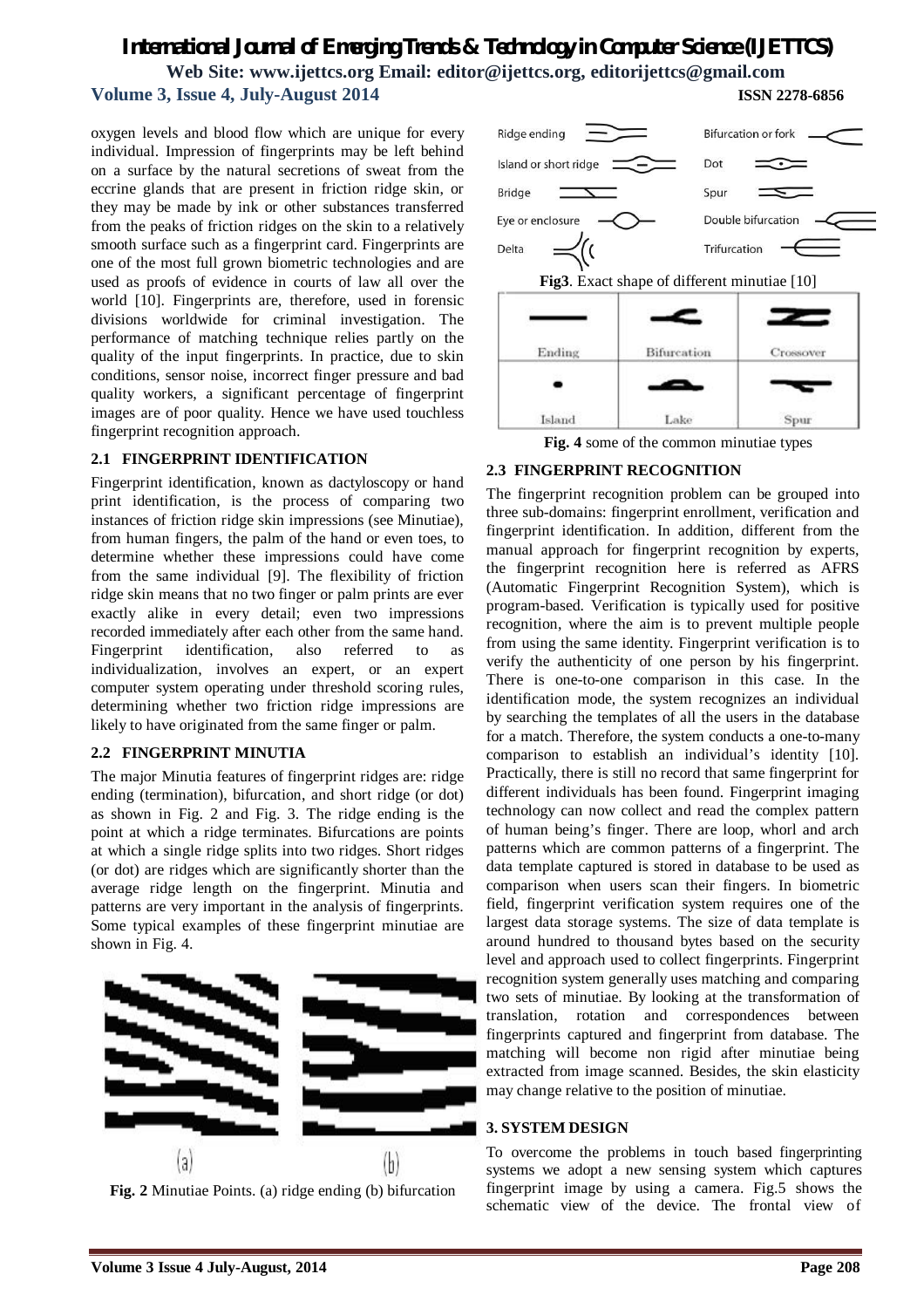fingerprint is captured by a single camera. In addition, to obtain high-quality fingerprint images, we need to consider several optical components in order to design the device. The specifications of the optical components are as follows:



**Fig 5**. Schematic view of the device

#### **3.1 CAMERA**

We use a CCD sensor camera with image resolution of 1024x1280. This camera offers a sufficient frame rate of 30fps, thus avoiding image blurring caused by typical finger motion. Normally, the required image resolution for touch-based sensors is 500 dpi. Therefore, to ensure a 500-dpi spatial resolution in the fingerprint area and to cover fingerprint, distance should be 1-2cm. By doing this, we can capture images with 500-dpi resolution at one time. It normally covers the half depth of a finger.

#### **3.2 ILLUMINATION**

Considering the reflectance of human skin to various light sources, we used ring-shaped white LED illuminators and a band pass filter which can transmit green light to enhance the ridge-to-valley contrast. Also, the illuminators are placed perpendicular to the finger to remove the shadowing effect [1]. Diffusers are used to illuminate a finger uniformly.

### **4. PROPOSED METHOD**

In this section, we explain the method for synthesizing a fingerprint image. The overall scheme of the method is presented in Fig. 6. The method is mainly composed of four stages (preprocessing, minutia extraction, post processing and final minutia matching). In preprocessing, we enhance the features of image. In minutia extraction, we extract minutiae and ridge information of each fingerprint and detect correspondences using minutiae and ridge points. After that, in post processing, we remove false minutia. Finally, we save and match the template. In the rest of this section, we explain the proposed method in detail.





#### **4.1 FINGERPRINT IMAGE PREPROCESSING**

Following are the steps involved in pre-processing **4.1.1 Fingerprint Image Reading**

In this step, the fingerprint image is loaded by using the Matlab built-in function imread.

#### **4.1.2 RGB to Gray Image**

Raw data of fingerprint image obtained is in the RGB format. The fingerprint image in the RGB format is then changed into gray scale image so that image processing can be executed on the image. Matlab built-in function "rgb2gray is used to convert RGB image to gray scale image.

#### **4.1.3 Image Enhancement**

Sometimes, the image obtained does not have good quality and thus the purpose of enhancement is to process the image obtained so as to make it clearer by improving perception or interpretability and hence the accuracy of matching will be increased. By enhancing the image, the quality of image can be upgraded and thus the contrast between ridges and valleys can be increased. In addition, false broken points of ridges caused by sensor lack of ink can then be connected. Enhancement for image can make the following process easier. This process is very important in keeping the performance of the fingerprint analysis at high accuracy. In our project we have implemented Histogram Equalization (histeq).

#### **a) Histogram Equalization**

Histogram equalization is a technique of improving the global contrast of an image by adjusting the intensity distribution on a histogram. This allows areas of lower local contrast to gain a higher contrast without affecting the global contrast. Histogram equalization accomplishes this by effectively spreading out the most frequent intensity values. The original histogram of a fingerprint image has the bimodal type (Figure 7.1(a)), the histogram after the histogram equalization occupies all the range from 0 to 255 and the visualization effect is enhanced (Figure 7.1(b)). The result of the histogram equalization is shown in fig 7.2.



 *(a) (b)* **Figure 7.1(a)** Original histogram, **(b)** Histogram after





#### **b) Fast Fourier Transformation**

In this method we divide the image into small processing blocks (32 x 32 pixels) and perform the Fourier transform according to equation: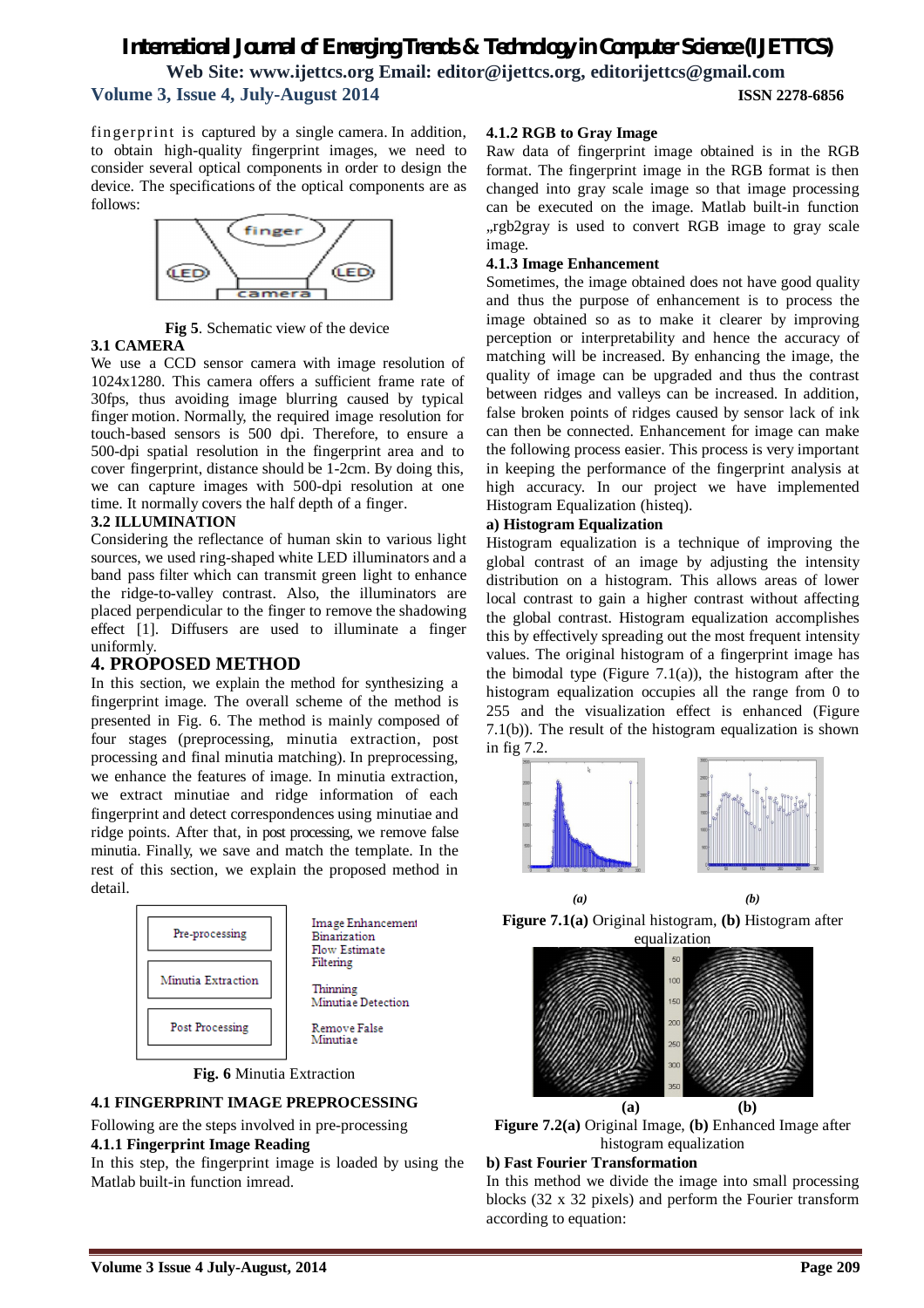$$
F(u,v) = \sum_{x=0}^{M-1} \sum_{y=0}^{N-1} f(x,y) \times exp\left\{-j2\pi \times \left(\frac{ux}{M} + \frac{vy}{N}\right)\right\} \tag{1}
$$

For  $u = 0, 1, 2, ..., 31$  and  $v = 0, 1, 2, ..., 31$ . In order to enhance a specific block by its dominant frequencies, we multiply the FFT of the block by its magnitude a set of times. Where the magnitude of the original  $FFT = abs(F)$  $(u, v)$  =  $|F(u, v)|$ . So we get the enhanced block according to the equation:

$$
g(x, y) = F^{-1}\{F(u, v) \times |F(u, v)|^k\}
$$
 (2)

Where  $F^{-1}(F(u, v))$  is given by<br>  $f(x, y) = \frac{1}{MN} \sum_{x=0}^{M-1} \sum_{y=0}^{N-1} F(u, v) \times exp \{ j2\pi \times \left( \frac{ux}{M} + \frac{vy}{N} \right) \}$  (3) For  $x = 0, 1, 2, \ldots$  31 and  $y = 0, 1, 2, \ldots$  31. The k in formula

(2) is an experimentally determined constant, which we choose  $k=0.45$  to calculate. A high value of k improves the appearance of the ridges by filling up small holes in ridges, but too high value of k can result in false joining of ridges which might lead to a termination become a bifurcation.





**Fig.8 (a)** Enhanced Image after FFT, **(b)** Image before FFT

The enhanced image after FFT has the improvements as some falsely broken points on ridges get connected and some spurious connections between ridges get removed.

#### **4.1.4 Binarization**

Image binarization is one of the image pre-processing stages with the purpose of converting a gray scale image into a binary image. Gray scale image has 256 gray levels (0-255) while a binary image consists of 0-1 (black and white) where 0 is for ridge and 1 is for furrow. Binarization is an important process as binary image is needed for the thinning process instead of gray scale image [11]. Binary image is easy to generate, store and manipulate as the pixel is only a single bit as compared to gray scale image. If the gray value of a particular pixel is lower than the threshold value, the new value assigned for that pixel is  $, 0 \square$  (representing the ridges). Threshold value for binarization process can be obtained from the average gray value. However, proper threshold value in separating black pixel and white pixel is hard to determine. Some gray values may represent ridges at certain area but it may turn out to be representing furrow at other area.



**Fig.9 (a)** Binarized Image, **(b)** Image before binarization **4.1.5 Fingerprint Image Segmentation (Flow Estimate)** After image enhancement the next step is fingerprint image segmentation. In general, only a Region of Interest (ROI) is useful to be recognized for each fingerprint image. The image area without effective ridges and furrows is first discarded since it only holds background information. Then the bound of the remaining effective area is sketched out since the minutiae in the bound region are confusing with those spurious minutiae that are generated when the ridges are out of the sensor. To extract the region of interest, two steps are followed: Block direction estimation and ROI extraction by Morphological methods.

#### **a) Block direction estimation**

Estimate the block direction for each block of the fingerprint image with  $W \times W$  in size (W is 16 pixels by default). The algorithm is:

- 1) Calculate the gradient values along x-direction (gx) and y-direction (gy) for each pixel of the block. Two Sobel filters are used to fulfill the task.
- 2) For each block, use following formula to get the Least Square approximation of the block direction.

$$
tan 2\beta = \frac{2\sum\sum(g_x * g_y)}{\sum\sum(g_x^2 - g_y^2)}
$$
\n(4)

For all the pixels in each block. The formula is easy to understand by regarding gradient values along x-direction and y-direction as cosine value and sine value. So the tangent value of the block direction is estimated nearly the same as the way illustrated by the following formula.

$$
tan 2\theta = \frac{2\sin\theta\cos\theta}{(\cos^2\theta - \sin^2\theta)}\tag{5}
$$

After finished with the estimation of each block direction, those blocks without significant information on ridges and furrows are discarded based on the following formulas:

$$
E = \frac{2 \Sigma \Sigma (g_x * g_y) + \Sigma \Sigma (g_x^2 - g_y^2)}{W * W * \Sigma \Sigma (g_x^2 + g_y^2)}
$$
(6)

For each block, if its certainty level E is below a threshold, then the block is regarded as a background block. The direction map is shown in the following diagram.



**Fig. 10(a)** Binarized Image**, (b)** Direction map of image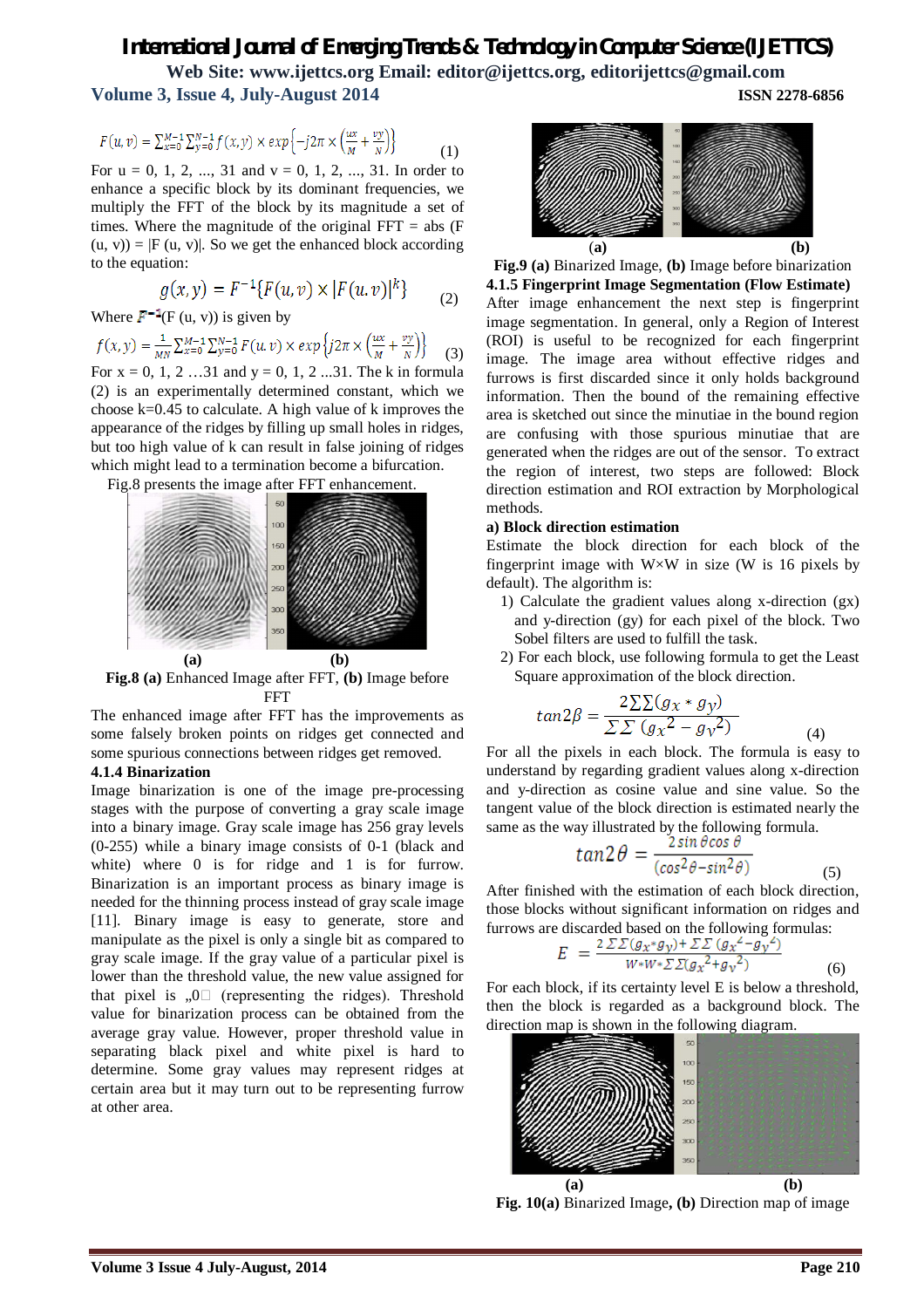#### **b) ROI Extraction by Morphological operations**

ROI extraction is done using two Morphological operations called OPEN and CLOSE. The OPEN operation can expand images and remove peaks introduced by background noise (Fig 11. (b)). The 'CLOSE' operation can shrink images and eliminate small cavities (Fig 11. (c)).



**Fig 11(a)** original image **(b)** after open **(c)** after close **(d)**  final ROI

Fig 11(d) show the final ROI of the fingerprint which is the bound area after subtraction of the closed area from the opened area. Then the leftmost, rightmost, uppermost and bottommost blocks out of the bound area are discarded.

#### **4.1.6 Gabor Filtering**

The configurations of parallel ridges and valleys with welldefined frequency and orientation in a fingerprint image provide useful information which helps in removing undesired noise. The sinusoidal-shaped waves of ridges and valleys vary slowly in a local constant orientation. Therefore, a band pass filter that is tuned to the corresponding frequency and orientation can efficiently remove the undesired noise and preserve the true ridge and valley structures. Gabor filters have both frequencyselective and orientation- selective properties and have optimal joint resolution in both spatial and frequency domains [12], [13]. Therefore, it is appropriate to use Gabor filters as band pass filters to remove the noise and preserve true ridge/valley structures.

 The even-symmetric Gabor filter has the general form [13]

$$
h(X, Y; \phi, f) = \exp\left\{-\frac{1}{2}\left[\frac{X_{\phi}^{2}}{\delta_{X}^{2}} + \frac{Y_{\phi}^{2}}{\delta_{Y}^{2}}\right]\right\} \cos(2\pi f X_{\phi})
$$
\n
$$
X_{\phi} = X \cos \phi + Y \sin \phi, \tag{7}
$$

$$
Y_{\phi} = -X \sin \phi + Y \cos \phi \tag{8}
$$

Where is the orientation of the Gabor filter,  $f$  is the frequency of a sinusoidal plane wave, and  $\delta_x$  and  $\delta_y$  are the space constants of the Gaussian envelope along x and y axes, respectively.

#### **4.2 MINUTIA EXTRACTION**

Now that we have enhanced the image and segmented the required area, the job of minutiae extraction closes down to four operations: Ridge Thinning, Minutiae Marking, False Minutiae Removal and Minutiae Representation.

#### **4.2.1 Ridge Thinning**

In this process we eliminate the redundant pixels of ridges till the ridges are just one pixel wide. This is done using the MATLAB's built in morphological thinning function. bwmorph(binaryImage,'thin',Inf) The thinned image is then filtered, again using MATLAB's three morphological functions to remove some H breaks, isolated points and spikes (Fig 12).

bwmorph(binaryImage, 'hbreak', k) bwmorph(binaryImage, 'clean', k) bwmorph(binaryImage, 'spur', k)



**Fig. 12** Image after thinning

#### **4.2.2 Minutiae Marking**

A minutia marking is now done using templates for each 3 x 3 pixel window as follows. If the central pixel is 1 and has exactly 3 one-value neighbours, then the central pixel is a ridge branch fig 13. (a). If the central pixel is 1 and has only 1 one-value neighbor, then the central pixel is a ridge ending fig 13. (b). There is one case where a general branch may be triple counted fig 13. (c). Suppose both the uppermost pixel with value 1 and the rightmost pixel with value 1 have another neighbor outside the 3x3 window due to some left over spikes, so the two pixels will be marked as branches too, but actually only one branch is located in the small region. Thus this is taken care of.





**Fig. 14** Minutiae after marking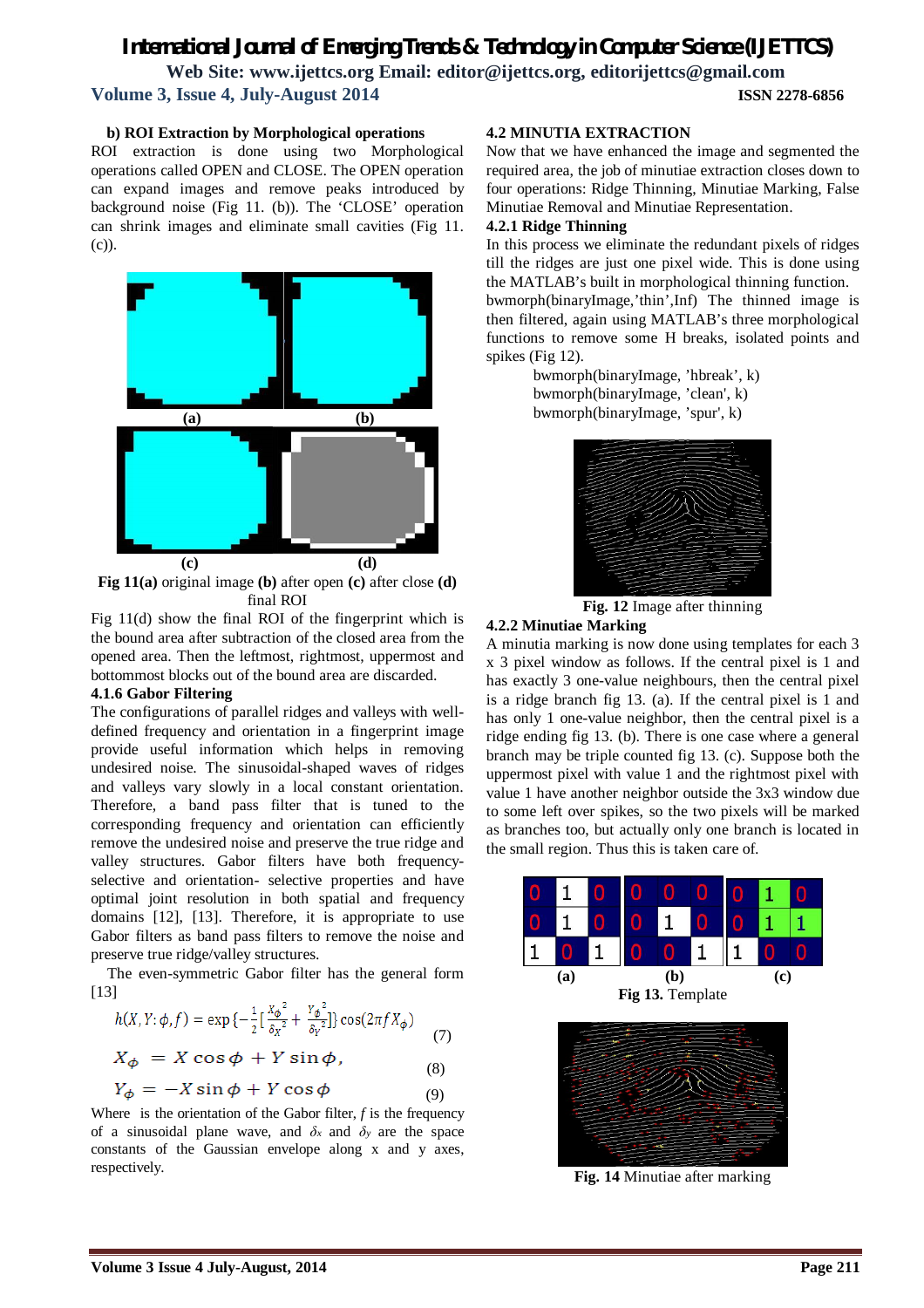#### **4.3 FALSE MINUTIA REMOVAL**

The pre-processing stage does not usually fix the fingerprint image in total. For example, false ridge breaks due to insufficient amount of ink and ridge crossconnections due to over inking are not totally eliminated. Actually all the earlier stages themselves occasionally introduce some artifacts which later lead to spurious minutia. These false minutiae will significantly affect the accuracy of matching if they are simply regarded as genuine minutiae. So some mechanisms of removing false minutia are essential to keep the fingerprint verification system effective. Seven types of false minutia are specified in following diagrams:



**Fig.15** types of false minutiae

- 1) If d (bifurcation, termination)  $\langle D \&$  the 2 minutia are in the same ridge then remove both of them (case m1).
- 2) If d (bifurcation, bifurcation)  $\langle D \&$  the 2 minutia are in the same ridge them remove both of them (case m2, m3).
- 3)If d(termination, termination)  $\approx$  D & the their directions are coincident with a small angle variation & no any other termination is located between the two terminations then remove both of them (case m4, m5, m6).
- **1)**If d (termination, termination)  $\langle D \times D \times D \rangle$  the 2 minutia are in the same ridge then remove both of them (case m7) where  $d(X, Y)$  is the distance between 2 minutia points.



**Fig. 16** Real Minutiae after false removal **4.4 MINUTIA MATCHING**

The last step after feature extraction is matching minutia. Algorithms that extract important and efficient minutiae, will improve the performance of the fingerprint matching techniques. The features extracted of the input image are compared to one or more template that was previously stored in the system database. Therefore the system returns either a degree of similarity in case of identification or a binary decision in case of verification. Minutiae-based technique is most common techniques in fingerprint matching. In Minutiae-based techniques, first systems extract the minutiae in both images then the decision is based on the correspondence of the two sets of minutiae locations. Minutiae-based technique is the most widely used technique in fingerprint matching.

## **5. CONCLUSIONS AND FUTURE WORK**

This paper describes a novel touchless fingerprint sensing device which uses camera. The proposed paper is implemented in three stages; pre-processing, minutia extraction, and post-processing. Like a touch based system we can use this system in forensic applications like criminal investigations, terrorist identification and other security issues. Fingerprint recognition is considered as safe and convenient personal identification system. Eventually, fingerprint recognition will be used to secure the safety and reliability of a variety of businesses in the industrial sector, including the personal devices and financial industry. Our method used minutiae as the initial correspondences. Therefore, if matched minutiae are wrongly detected, the results can be worse due to the misalignment of ridge and valley structures. Therefore, in our future work, we will develop a touchless fingerprint enhancement technique for stable feature extraction.

#### **References**

- [1.] N.K.Ratha and V. Govindaraju, Advances in Biometrics: Sensors, Algorithms and Systems. NewYork: Springer, 2008.
- [2.] C. R. Blomeke, S. J. Elliott, and T. M. Walter, "Bacterial Survivability and transferability on biometric devices," in 41th IEEE Int. Carnahan Conf. Security Technology, 2007, pp. 80–84.
- [3.] S. C. Dass and A. K. Jain, "Fingerprintbased recognition," Technometrics, vol. 49, no. 3, pp. 262– 276, 2007.
- [4.] R. K. Rowe, S. P. Corcoran, S. P. Nixon, and R. E. Ostrom, "Multispectral imaging for Biometrics," in Proc. SPIE Conf. Biometric Technology for Human Identification, 2005, pp. 90–99.
- **[5.]** Cross Match Livesan Systems Aug. 03, 2009 [Online]. Available: http://www.crossmatch.com
- [6.] A. K. Jain, Y. Chen, and M. Demirkus, "Pores and ridges: High-resolution fingerprint matching using level features," IEEE Trans. Pattern Anal. Mach. Intell., vol. 29, no. 1, pp. 15–27, Jan. 2007.
- **[7.]** TST Group Aug. 03, 2009 [Online]. Available: http://www.tst-biometrics.com
- [8.] Y. Song, C. Lee, and J. Kim, "A new scheme for touchless fingerprint recognition system," in Proc. Int. Symp. Intelligent Signal Processing and Communication Systems, 2004, pp. 524–527.
- [9.] P. Komarinski, P. T. Higgins, and K. M. Higgins, K.Fox Lisa, "Automated Fingerprint Identification Systems (AFIS)", Elsevier Academic Press, pp. 1-118, 2005.
- [10.]L. C. Jain, U. Halici, I. Hayashi, S. B. Lee, and S. Tsutsui, "Intelligent biometric techniques in fingerprint and face Recognition", The CRC Press, 1999.
- [11.]M. Sepasian, W. Balachandran and C. Mares, "Image Enhancement for Fingerprint Minutiae Based Algorithms Using CLAHE, Standard Deviation Analysis and Sliding Neighborhood", Proceedings of The World Congress on